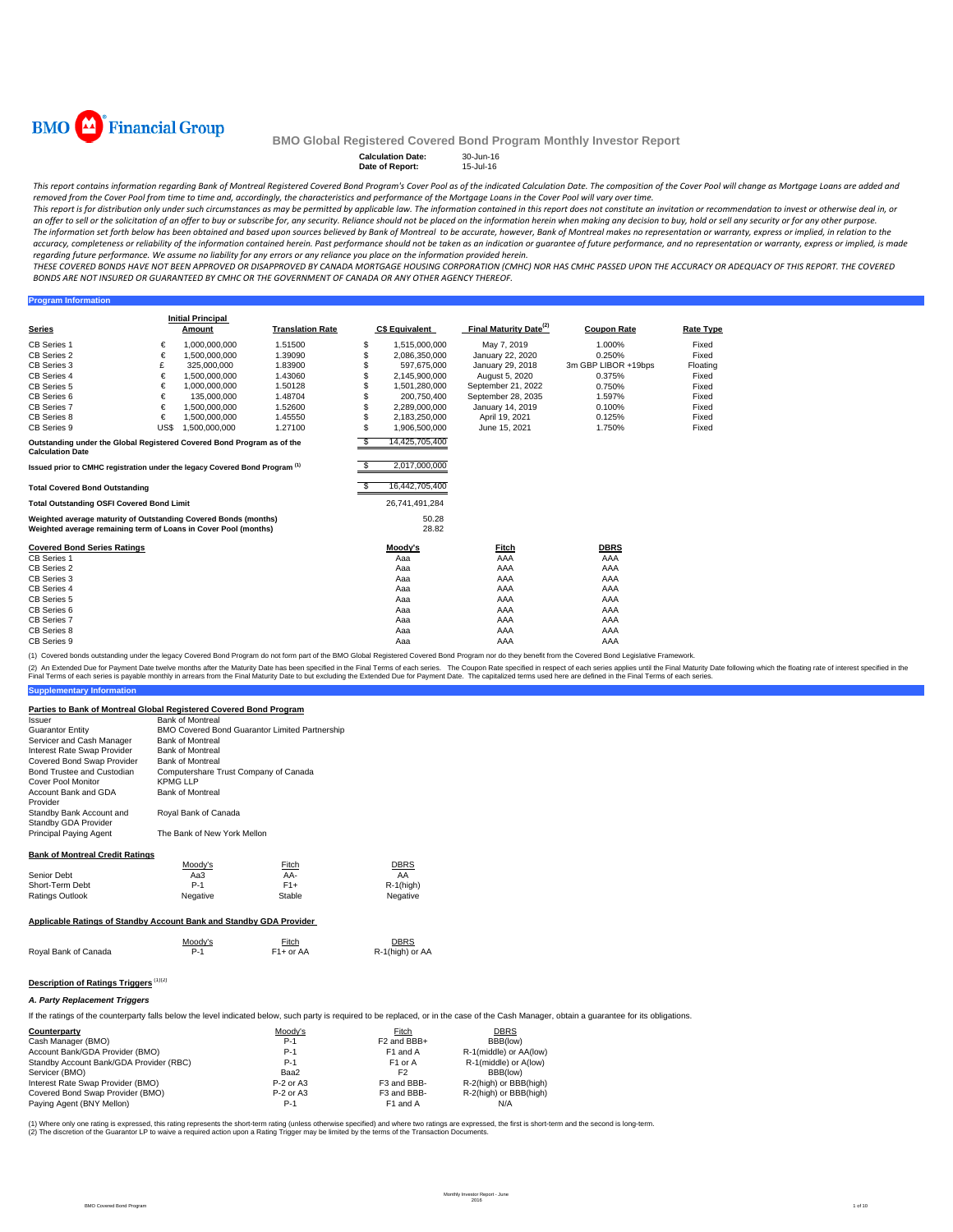

### **Board Report**

| <b>DIATO</b> 1<br>r mancial Oroup                                                                                                                                                                                                                                                                                        |                        |                                             | <b>BMO Global Registered Covered Bond Program Monthly In</b> |  |
|--------------------------------------------------------------------------------------------------------------------------------------------------------------------------------------------------------------------------------------------------------------------------------------------------------------------------|------------------------|---------------------------------------------|--------------------------------------------------------------|--|
|                                                                                                                                                                                                                                                                                                                          |                        | <b>Calculation Date:</b><br>Date of Report: | 30-Jun-16<br>15-Jul-16                                       |  |
| <b>B. Summary of Specific Rating Trigger Actions</b>                                                                                                                                                                                                                                                                     |                        |                                             |                                                              |  |
| I) The following actions are required if the Cash Manager (BMO) undergoes a downgrade below the stipulated rating:                                                                                                                                                                                                       |                        |                                             |                                                              |  |
|                                                                                                                                                                                                                                                                                                                          | Moody's                | Fitch                                       | <b>DBRS</b>                                                  |  |
| a) The Servicer will be required to direct amounts received<br>directly into the GDA Account (or Standby GDA Account if<br>applicable) within 2 Canadian business days and the Cash<br>Manager shall immediately remit any funds held at such<br>time for or on behalf of the Guarantor directly into the GDA<br>Account | $P-1$                  | F1 or A                                     | R-1(middle) or AA(low)                                       |  |
| II) The following actions are required if the Servicer (BMO) undergoes a downgrade below the stipulated rating:                                                                                                                                                                                                          |                        |                                             |                                                              |  |
|                                                                                                                                                                                                                                                                                                                          | Moody's                | Fitch                                       | <b>DBRS</b>                                                  |  |
| a) The Servicer will be required to direct amounts received<br>to the Cash Manager, or GDA as applicable                                                                                                                                                                                                                 | $P-1$                  | F1 or A                                     | R-1(middle) or BBB(low)                                      |  |
| III) The Swap Provider is required to transfer credit support or transfer all of its rights and obligations to a replacement third party, or to obtain a<br>quarantee of its rights and obligations from a third party, if the Swap Provider undergoes a downgrade below the stipulated rating:                          |                        |                                             |                                                              |  |
|                                                                                                                                                                                                                                                                                                                          | $Mody's^{(3)}$         | Fitch                                       | <b>DBRS</b>                                                  |  |
| a) Interest Rate Swap Provider<br>b) Covered Bond Swap Provider                                                                                                                                                                                                                                                          | P-1 or A2<br>P-1 or A2 | F1 and A<br>F1 and A                        | R-1(middle) or A (high)<br>R-1(middle) or A (high)           |  |
| IV) The following actions are required if the Issuer (BMO) undergoes a downgrade below the stipulated rating:                                                                                                                                                                                                            |                        |                                             |                                                              |  |
| a) Mandatory repayment of the Demand Loan                                                                                                                                                                                                                                                                                | Moody's<br>N/A         | Fitch<br>F <sub>2</sub> or BBB+             | DBRS<br>N/A                                                  |  |
| b) Cashflows will be exchanged under the Covered Bond<br>Swap Agreement (to the extent not already taking place)                                                                                                                                                                                                         | Baa1                   | BBB+                                        | BBB(high)                                                    |  |
| c) Transfer of title to Loans to Guarantor <sup>(4)</sup>                                                                                                                                                                                                                                                                | A3                     | BBB-                                        | BBB(low)                                                     |  |

**Events of Defaults & Test Compliance**<br>Asset Coverage Test (C\$ Equivalent of Outstanding<br>Covered Bond < Adjusted Aggregate Asset Amount)

(3) If no short term rating exists, then A1

(4) The transfer of registered title to the Loans to the Guarantor may be deferred if (A) satisfactory assurances are provided to the Guarantor and the Bond Trustee by The Office of the Superintendent of Financial Institut

| <b>Hard Bullet Covered Bonds)</b>        |    |       |                                                   |  |
|------------------------------------------|----|-------|---------------------------------------------------|--|
| <b>Maturity Required Ratings</b><br>Pre- | -- | Fitch | DBRS <sup>(</sup><br><b>Allow</b><br>יש<br>Aluman |  |

Following a breach of the Pre-Maturity test in respect of a Series of Hard Bullet Covered Bonds, and unless the Pre-Maturity Liquidity Ledger is otherwise funded from the other sources, the<br>Partnership shall offer to sell

(1) In the case of DBRS, if Final Maturity Date is within six months of the Pre-Maturity Test Date, then A(high), otherwise A(low).

Issuer Event of Default No<br>Guarantor LP Event of Default No

| <b>Reserve Fund</b>                                                                         |         |          |                       |
|---------------------------------------------------------------------------------------------|---------|----------|-----------------------|
| <b>Reserve Fund Required Amount Ratings</b><br>Senior                                       | Moody's | Fitch    | <b>DBRS</b><br>A(low) |
| Short Term<br>Are the ratings of the Issuer below the Reserve Fund Reguired Amount Ratings? | P-'     | F1<br>No | R-1(middle)           |
|                                                                                             |         |          |                       |

If the ratings of the Issuer fall below the Reserve Fund Required Amount Ratings, then the Guarantor shall credit or cause to be credited to the Reserve Fund funds up to an amount equal to the Reserve Fund Required Amount.

Reserve Fund Required Amount: Nil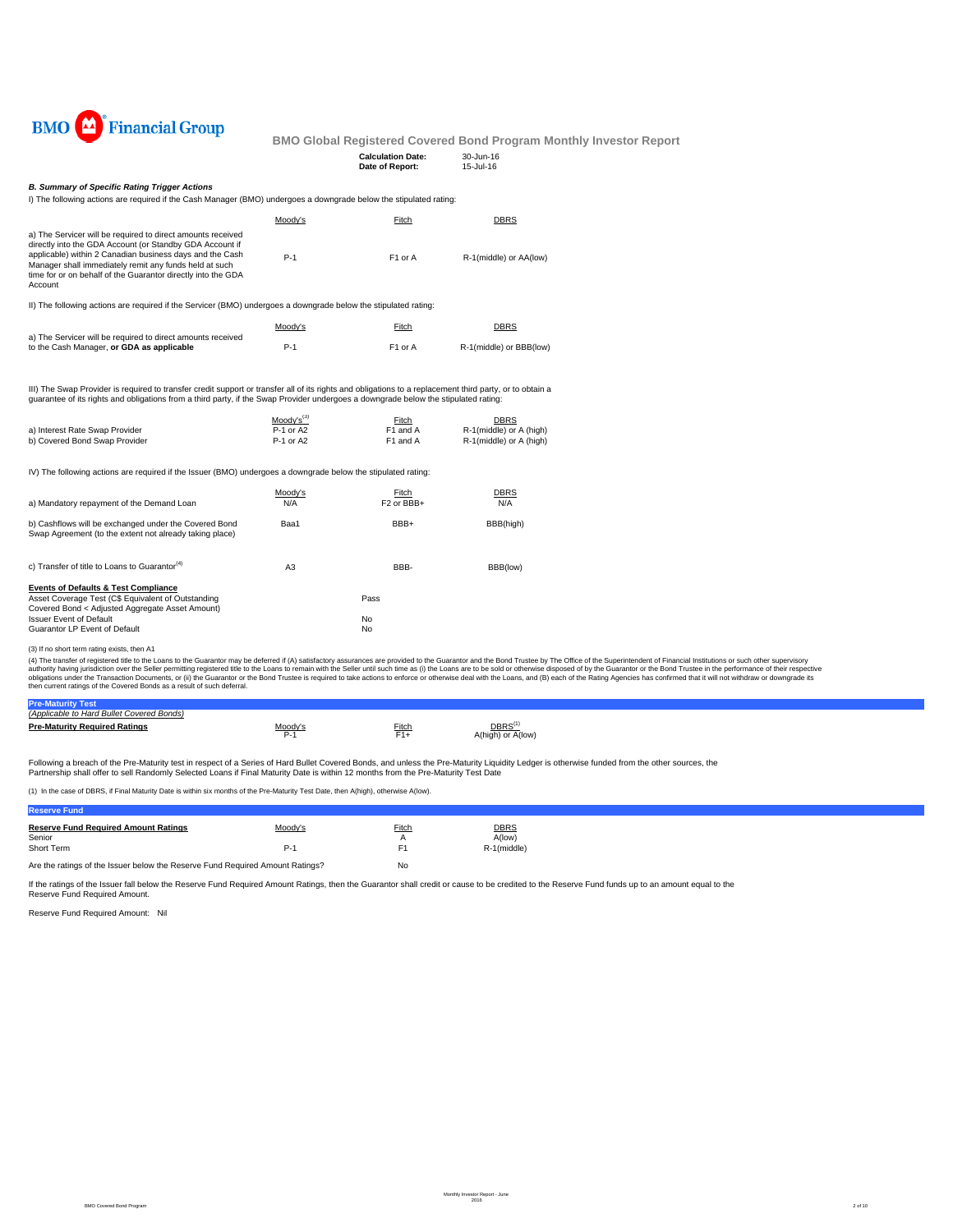

| ⊷<br>* ************ Oxomp                                                                                                                                                                                                                                                                                                                                                                                                         |                                     | <b>Calculation Date:</b><br>Date of Report:                                            | 30-Jun-16<br>15-Jul-16                          | <b>BMO Global Registered Covered Bond Program Monthly Investor Report</b> |
|-----------------------------------------------------------------------------------------------------------------------------------------------------------------------------------------------------------------------------------------------------------------------------------------------------------------------------------------------------------------------------------------------------------------------------------|-------------------------------------|----------------------------------------------------------------------------------------|-------------------------------------------------|---------------------------------------------------------------------------|
| <b>Asset Coverage Test</b>                                                                                                                                                                                                                                                                                                                                                                                                        |                                     |                                                                                        |                                                 |                                                                           |
| C\$ Equivalent of Outstanding Covered Bonds                                                                                                                                                                                                                                                                                                                                                                                       |                                     | 14,425,705,400<br>\$                                                                   |                                                 |                                                                           |
| $A^{(1)}$ = Lesser of (i) Sum of LTV adjusted outstanding principal balance and (ii)<br>Sum of Asset percentage adjusted outstanding principal balance<br>B = Principal receipts not applied                                                                                                                                                                                                                                      |                                     | 16,680,456,334<br>\$                                                                   |                                                 | A (i)<br>17,840,060,250<br>A (ii)<br>16,680,456,334                       |
| $C =$ Cash capital contributions<br>$D =$ Substitution assets<br>$E =$ (i) Reserve fund balance<br>(ii) Pre - Maturity liquidity ledger balance<br>$F =$ Negative carry factor calculation<br>Total: $A + B + C + D + E - F$                                                                                                                                                                                                      |                                     | 16,680,456,334<br>\$                                                                   | Asset Percentage<br>Maximum Asset<br>Percentage | 93.5%<br>95.0%                                                            |
| <b>Asset Coverage Test Pass/Fail</b><br>(1) Market Value as determined by adjusting, not less than quarterly, the Original Market Value utilizing the Indexation Methodology (see Appendix for details) for subsequent price developments.                                                                                                                                                                                        |                                     | Pass                                                                                   |                                                 |                                                                           |
| <b>Valuation Calculation</b>                                                                                                                                                                                                                                                                                                                                                                                                      |                                     |                                                                                        |                                                 |                                                                           |
| <b>Trading Value of Covered Bonds</b>                                                                                                                                                                                                                                                                                                                                                                                             |                                     | \$<br>14,660,441,911                                                                   |                                                 |                                                                           |
| A = Lesser of i) Present value of outstanding loan balance of Performing Eligible<br>Loans <sup>(1)</sup> and ii) 80% of Market Value <sup>(2)</sup> of properties securing Performing Eligible<br>Loans, net of adjustments                                                                                                                                                                                                      |                                     | 17,909,122,538                                                                         |                                                 | 17,909,122,538                                                            |
| B = Principal receipts up to calculation date not otherwise applied<br>$C =$ Cash capital contributions<br>D = Trading Value of any Substitute Assets<br>$E = (i)$ Reserve Fund Balance, if applicable<br>(ii) Pre - Maturity liquidity ledger balance<br>F = Trading Value of Swap Collateral                                                                                                                                    |                                     |                                                                                        |                                                 | A (i)<br>A (ii)<br>30,668,294,065                                         |
| Total: $A + B + C + D + E + F$                                                                                                                                                                                                                                                                                                                                                                                                    |                                     | 17,909,122,538<br>\$                                                                   |                                                 |                                                                           |
| (1) Present value of expected future cash flows of Loans using current market interest rates offered to BMO clients. The effective weighted average rate used for discounting is 2.56%.<br>(2) Market Value as determined by adjusting, not less than quarterly, the Original Market Value utilizing the Indexation Methodology (see Appendix for details) for subsequent price developments.<br><b>Intercompany Loan Balance</b> |                                     |                                                                                        |                                                 |                                                                           |
| Guarantee Loan<br>Demand Loan<br>Total                                                                                                                                                                                                                                                                                                                                                                                            |                                     | \$<br>15,442,593,705<br>3,413,133,096<br>18,855,726,801<br>s                           |                                                 |                                                                           |
| <b>Cover Pool Losses</b>                                                                                                                                                                                                                                                                                                                                                                                                          |                                     |                                                                                        |                                                 |                                                                           |
| Period end<br>June 30, 2016                                                                                                                                                                                                                                                                                                                                                                                                       | <b>Write Off Amounts</b><br>\$0     | <b>Loss Percentage (Annualized)</b><br>0.00%                                           |                                                 |                                                                           |
| <b>Cover Pool Flow of Funds</b>                                                                                                                                                                                                                                                                                                                                                                                                   |                                     |                                                                                        |                                                 |                                                                           |
| <b>Cash Inflows</b><br>Principal receipts                                                                                                                                                                                                                                                                                                                                                                                         | <b>Current Month</b><br>889,800,139 | Previous Month<br>774,089,569                                                          |                                                 |                                                                           |
| Proceeds for sale of Loans<br>Revenue Receipts<br>Swap Receipts                                                                                                                                                                                                                                                                                                                                                                   | 39,722,698<br>4,787,607             | 36,615,265<br>5,493,853                                                                |                                                 |                                                                           |
| Cash Capital Contribution<br>Advances of Intercompany Loans<br>Guarantee Fee                                                                                                                                                                                                                                                                                                                                                      |                                     | 4,998,000,000.00                                                                       |                                                 |                                                                           |
| <b>Cash Outflows</b><br>Swap Payment<br>Intercompany Loan interest                                                                                                                                                                                                                                                                                                                                                                | (24,020,318)                        | (23, 247, 410)                                                                         |                                                 |                                                                           |
| Intercompany Loan principal<br>Intercompany Loan repayment<br>Mortgage Top-up Settlement                                                                                                                                                                                                                                                                                                                                          | (772, 445, 800)                     | (672, 838, 000)<br>(4,997,517,879)                                                     |                                                 |                                                                           |
| Misc Partnership Expenses<br>Profit Distribution to Partners<br>Net inflows/(outflows)                                                                                                                                                                                                                                                                                                                                            | (99)<br>137,844,227                 | (70)<br>120,595,328                                                                    |                                                 |                                                                           |
| <b>Cover Pool - Summary Statistics</b>                                                                                                                                                                                                                                                                                                                                                                                            |                                     |                                                                                        |                                                 |                                                                           |
| Asset Type<br>Previous Month Ending Balance<br>Aggregate Outstanding Balance<br>Number of Loans<br>Average Loan Size                                                                                                                                                                                                                                                                                                              |                                     | Mortgages<br>18,755,346,544<br>\$<br>17,856,285,210<br>73,211<br>\$<br>243,902         |                                                 |                                                                           |
| Number of Primary Borrowers<br>Number of Properties<br>Weighted Average Current Loan to Value (LTV)                                                                                                                                                                                                                                                                                                                               |                                     | 71,845<br>73,211<br>Original <sup>(1)</sup><br>61.69%                                  | Indexed $(2)$                                   | 53.59%                                                                    |
| Weighted Average Authorized LTV<br>Weighted Average Original LTV<br>Weighted Average Seasoning<br>Weighted Average Coupon<br>Weighted Average Original Term<br>Weighted Average Remaining Term<br><b>Substitution Assets</b>                                                                                                                                                                                                      |                                     | 68.77%<br>68.77%<br>24.03 (Months)<br>2.64%<br>52.85 (Months)<br>28.82 (Months)<br>Nil |                                                 | 59.54%                                                                    |

<sup>(t)</sup> Value as most recently determined or assessed in accordance with the underwriting policies (whether upon origination or renewal of the Eligible Loan or subsequently thereto).<br><sup>(2)</sup> Value as determined by adjusting, n

BMO Covered Bond Program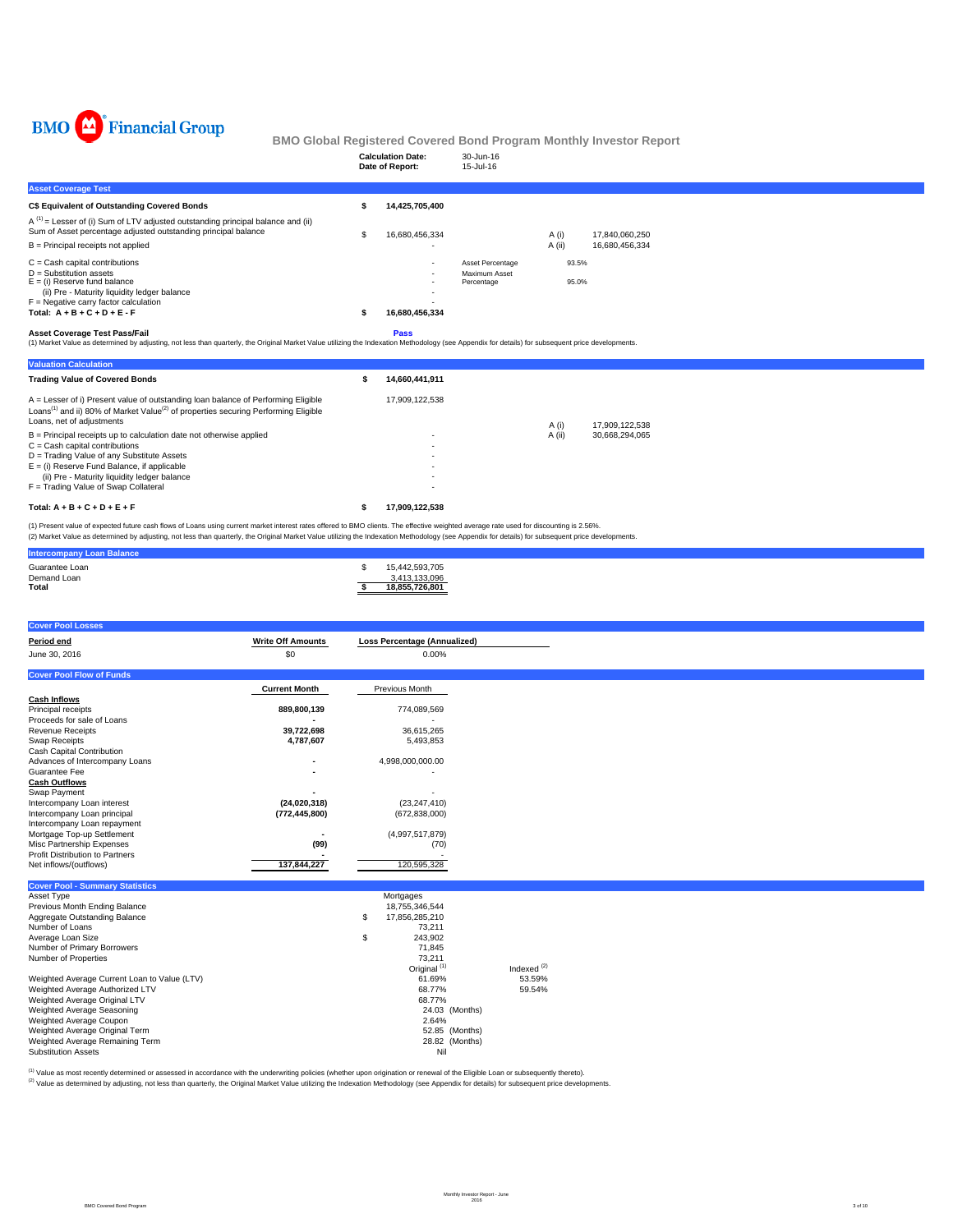

|                                                                      | <b>Calculation Date:</b> | 30-Jun-16          | <u>DMO GIODAI INEGISIEIEU GOVEIEU DOIIU FTOGIAIII MOIIUIII IIIVESIOI INEPOIT</u> |                    |  |
|----------------------------------------------------------------------|--------------------------|--------------------|----------------------------------------------------------------------------------|--------------------|--|
|                                                                      | Date of Report:          | 15-Jul-16          |                                                                                  |                    |  |
| <b>Cover Pool - Delinquency Distribution</b>                         |                          |                    |                                                                                  |                    |  |
| <b>Aging Summary</b>                                                 | Number of Loans          | Percentage         | <b>Principal Balance</b>                                                         | Percentage         |  |
| Current and less than 30 days past due                               | 73,084                   | 99.83              | 17,826,807,506<br>\$                                                             | 99.83              |  |
| 30 - 59 days past due                                                | 8                        | 0.01               | \$<br>1,633,947                                                                  | 0.01               |  |
| 60 - 89 days past due                                                | 48                       | 0.07               | \$<br>11,618,797                                                                 | 0.07               |  |
| 90 or more days past due<br><b>Grand Total</b>                       | 71<br>73,211             | 0.10<br>100.00     | 16,224,960<br>\$<br>\$<br>17,856,285,210                                         | 0.09<br>100.00     |  |
|                                                                      |                          |                    |                                                                                  |                    |  |
| <b>Cover Pool - Provincial Distribution</b>                          |                          |                    |                                                                                  |                    |  |
| <b>Province</b>                                                      | Number of Loans          | Percentage         | <b>Principal Balance</b>                                                         | Percentage         |  |
| Alberta                                                              | 9,087                    | 12.41              | \$<br>2,203,472,512                                                              | 12.34              |  |
| <b>British Columbia</b>                                              | 10,985                   | 15.00              | \$<br>3,781,468,373                                                              | 21.18              |  |
| Manitoba                                                             | 1,086                    | 1.48               | \$<br>188,765,448                                                                | 1.06               |  |
| New Brunswick<br>Newfoundland                                        | 1,204<br>1,868           | 1.64<br>2.55       | \$<br>148,215,533<br>S<br>312,500,932                                            | 0.83<br>1.75       |  |
| Northwest Territories & Nunavut                                      |                          |                    | \$                                                                               |                    |  |
| Nova Scotia                                                          | 2,388                    | 3.26               | \$<br>421,138,709                                                                | 2.36               |  |
| Ontario                                                              | 31,059                   | 42.42              | \$<br>7,806,135,734                                                              | 43.72              |  |
| Prince Edward Island                                                 | 413                      | 0.56               | \$<br>56,571,110                                                                 | 0.32               |  |
| Quebec                                                               | 13,246                   | 18.09              | S<br>2,565,646,300                                                               | 14.37              |  |
| Saskatchewan                                                         | 1,875                    | 2.56               | S<br>372,370,558                                                                 | 2.09               |  |
| <b>Yukon Territories</b><br><b>Grand Total</b>                       | 73,211                   | 100.00             | ិ<br>17,856,285,210                                                              | 100.00             |  |
|                                                                      |                          |                    |                                                                                  |                    |  |
| <b>Cover Pool - Credit Score Distribution</b><br><b>Credit Score</b> |                          |                    |                                                                                  |                    |  |
| Less than 600 or Unavailable                                         | Number of Loans<br>4,691 | Percentage<br>6.41 | <b>Principal Balance</b><br>1,112,457,071<br>\$                                  | Percentage<br>6.23 |  |
| $600 - 650$                                                          | 4,337                    | 5.92               | \$<br>1,103,402,897                                                              | 6.18               |  |
| 651 - 700                                                            | 10,042                   | 13.72              | \$<br>2,600,435,486                                                              | 14.56              |  |
| 701 - 750                                                            | 18,108                   | 24.73              | \$<br>4,722,315,301                                                              | 26.45              |  |
| 751 - 800                                                            | 26,665                   | 36.42              | \$<br>6,518,315,804                                                              | 36.50              |  |
| 801 and Above                                                        | 9,368                    | 12.80              | S<br>1,799,358,651                                                               | 10.08              |  |
| <b>Grand Total</b>                                                   | 73,211                   | 100.00             | ॱऽ<br>17,856,285,210                                                             | 100.00             |  |
| <b>Cover Pool - Rate Type Distribution</b>                           |                          |                    |                                                                                  |                    |  |
| <b>Rate Type</b>                                                     | Number of Loans          | Percentage         | <b>Principal Balance</b>                                                         | Percentage         |  |
| Fixed                                                                | 54,466                   | 74.40              | \$<br>12,554,574,341                                                             | 70.31              |  |
| Variable                                                             | 18,745                   | 25.60              | 5,301,710,869<br>\$                                                              | 29.69              |  |
| <b>Grand Total</b>                                                   | 73,211                   | 100.00             | $\overline{\cdot}$<br>17,856,285,210                                             | 100.00             |  |
| <b>Cover Pool - Mortgage Asset Type Distribution</b>                 |                          |                    |                                                                                  |                    |  |
| <b>Mortgage Asset Type</b>                                           | Number of Loans          | Percentage         | <b>Principal Balance</b>                                                         | Percentage         |  |
| <b>Conventional Amortizing Mortgages</b>                             | 73,211                   | 100.00             | 17,856,285,210<br>-S                                                             | 100.00             |  |
| <b>Grand Total</b>                                                   | 73,211                   | 100.00             | s<br>17,856,285,210                                                              | 100.00             |  |
|                                                                      |                          |                    |                                                                                  |                    |  |
| <b>Cover Pool - Occupancy Type Distribution</b>                      |                          |                    |                                                                                  |                    |  |
| <b>Occupancy Type</b>                                                | Number of Loans          | Percentage         | <b>Principal Balance</b>                                                         | Percentage         |  |
| Owner Occupied                                                       | 51,512                   | 70.36              | 13,236,843,421<br>\$                                                             | 74.13              |  |
| Non-Owner Occupied                                                   | 21,699                   | 29.64              | 4,619,441,789<br>£.                                                              | 25.87              |  |
| <b>Grand Total</b>                                                   | 73,211                   | 100.00             | 17,856,285,210<br>\$                                                             | 100.00             |  |
| <b>Cover Pool - Mortgage Rate Distribution</b>                       |                          |                    |                                                                                  |                    |  |
| Mortgage Rate (%)                                                    | Number of Loans          | Percentage         | <b>Principal Balance</b>                                                         | Percentage         |  |
| Less than 1.00                                                       |                          |                    | \$                                                                               |                    |  |
| $1.00 - 3.99$                                                        | 72,887                   | 99.56              | \$<br>17,803,457,845                                                             | 99.70              |  |
| $4.00 - 4.49$                                                        | 195                      | 0.27               | \$<br>32,547,419                                                                 | 0.18               |  |
| $4.50 - 4.99$                                                        | 79                       | 0.11               | \$<br>12,956,097                                                                 | 0.07               |  |
| $5.00 - 5.49$                                                        | 37                       | 0.05               | \$<br>5,725,139                                                                  | 0.03               |  |
| $5.50 - 5.99$<br>$6.00 - 6.49$                                       | 8<br>5                   | 0.01<br>0.01       | \$<br>777,411<br>821,299<br>\$                                                   | 0.00<br>0.00       |  |
| $6.50 - 6.99$                                                        |                          | ä,                 | \$                                                                               | ÷.                 |  |
| $7.00 - 7.49$                                                        |                          |                    | \$                                                                               | ÷.                 |  |
| $7.50 - 7.99$                                                        |                          |                    | \$                                                                               |                    |  |
| 8.00 and Above                                                       |                          |                    |                                                                                  |                    |  |
| <b>Grand Total</b>                                                   | 73,211                   | 100.00             | \$<br>17,856,285,210                                                             | 100.00             |  |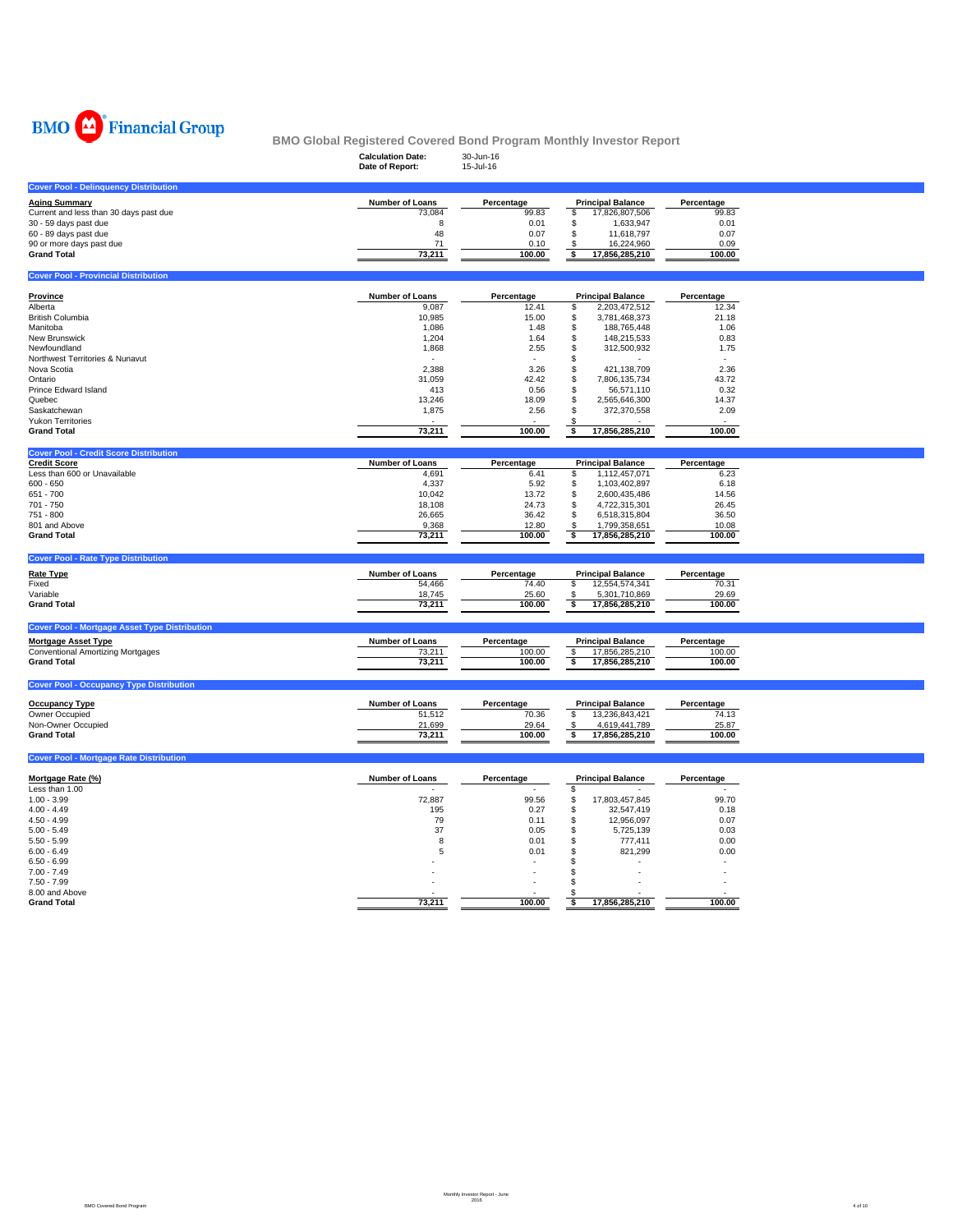

|                                           | <b>Calculation Date:</b><br>Date of Report: | 30-Jun-16<br>15-Jul-16 |    |                          |            |
|-------------------------------------------|---------------------------------------------|------------------------|----|--------------------------|------------|
| Cover Pool - Indexed LTV Distribution (1) |                                             |                        |    |                          |            |
| Indexed LTV (%)                           | <b>Number of Loans</b>                      | Percentage             |    | <b>Principal Balance</b> | Percentage |
| 20.00 and Below                           | 6,056                                       | 8.27                   |    | 496,254,305              | 2.78       |
| $20.01 - 25.00$                           | 2,957                                       | 4.04                   |    | 407,472,030              | 2.28       |
| 25.01 - 30.00                             | 3,279                                       | 4.48                   |    | 542,844,830              | 3.04       |
| $30.01 - 35.00$                           | 3,397                                       | 4.64                   |    | 708.116.340              | 3.97       |
| $35.01 - 40.00$                           | 4,201                                       | 5.74                   |    | 1,027,544,755            | 5.75       |
| $40.01 - 45.00$                           | 5,155                                       | 7.04                   | S  | 1,434,195,031            | 8.03       |
| $45.01 - 50.00$                           | 6,605                                       | 9.02                   | S  | 1,913,552,005            | 10.72      |
| $50.01 - 55.00$                           | 7,756                                       | 10.59                  |    | 2.177.264.351            | 12.19      |
| $55.01 - 60.00$                           | 9,446                                       | 12.90                  |    | 2,432,722,890            | 13.62      |
| $60.01 - 65.00$                           | 8,820                                       | 12.05                  |    | 2,338,416,211            | 13.10      |
| 65.01 - 70.00                             | 6,880                                       | 9.40                   | \$ | 1,880,842,411            | 10.53      |
| 70.01 - 75.00                             | 6,198                                       | 8.47                   |    | 1,742,677,971            | 9.76       |
| 75.01 - 80.00                             | 2,461                                       | 3.36                   |    | 754,382,080              | 4.22       |
| 80.01 and Above                           |                                             | ۰                      |    |                          |            |
| <b>Grand Total</b>                        | 73.211                                      | 100.00                 |    | 17.856.285.210           | 100.00     |

(1) Value as determined by adjusting, not less than quarterly, the Original Market Value utilizing the Indexation Methodology (see Appendix for details) for subsequent price developments.

### **Cover Pool - Remaining Term Distribution**

| <b>Months to Maturity</b> | <b>Number of Loans</b> | <b>Principal Balance</b><br>Percentage |  |                |        | Percentage |
|---------------------------|------------------------|----------------------------------------|--|----------------|--------|------------|
| Less than 12              | 13,213                 | 18.05                                  |  | 3,139,797,759  | 17.58  |            |
| $12 - 17$                 | 13.998                 | 19.12                                  |  | 3,033,823,845  | 16.99  |            |
| $18 - 24$                 | 9,322                  | 12.73                                  |  | 2,067,093,527  | 11.58  |            |
| $25 - 30$                 | 5.501                  | 7.51                                   |  | 1.477.152.511  | 8.27   |            |
| $31 - 36$                 | 4,452                  | 6.08                                   |  | 1,196,642,848  | 6.70   |            |
| $37 - 42$                 | 7.798                  | 10.65                                  |  | 1,982,852,212  | 11.10  |            |
| $43 - 48$                 | 6.744                  | 9.21                                   |  | 1.811.819.944  | 10.15  |            |
| $49 - 54$                 | 8.280                  | 11.31                                  |  | 2,210,097,404  | 12.38  |            |
| $55 - 60$                 | 3.810                  | 5.20                                   |  | 915.472.446    | 5.13   |            |
| $61 - 63$                 |                        | 0.00                                   |  | 222.586        | 0.00   |            |
| 72 and Above              | 92                     | 0.13                                   |  | 21,310,128     | 0.12   |            |
| <b>Grand Total</b>        | 73.211                 | 100.00                                 |  | 17.856.285.210 | 100.00 |            |

#### **Cover Pool - Remaining Principal Balance Distributio**

| <b>Remaining Principal Balance (C\$)</b> | <b>Number of Loans</b> | Percentage | <b>Principal Balance</b> | Percentage |
|------------------------------------------|------------------------|------------|--------------------------|------------|
| 99,999 and Below                         | 13,233                 | 18.08      | 859.021.836              | 4.81       |
| 100.000 - 199.999                        | 24.792                 | 33.86      | 3.729.724.012            | 20.89      |
| 200.000 - 299.999                        | 17.541                 | 23.96      | 4.292.980.491            | 24.04      |
| 300.000 - 399.999                        | 8.438                  | 11.53      | 2.903.273.691            | 16.26      |
| 400.000 - 499.999                        | 3.894                  | 5.32       | 1.734.940.386            | 9.72       |
| 500.000 - 599.999                        | 1,849                  | 2.53       | 1.007.571.993            | 5.64       |
| 600.000 - 699.999                        | 926                    | 1.26       | 598.522.239              | 3.35       |
| 700.000 - 799.999                        | 622                    | 0.85       | 465.310.335              | 2.61       |
| 800.000 - 899.999                        | 461                    | 0.63       | 390.659.167              | 2.19       |
| $900.000 - 999.999$                      | 338                    | 0.46       | 320.497.688              | 1.79       |
| 1.000.000 - 1.499.999                    | 797                    | 1.09       | 965.305.054              | 5.41       |
| 1.500.000 - 2.000.000                    | 245                    | 0.33       | 413.362.895              | 2.31       |
| 2,000,000 - 3,000,000                    | 75                     | 0.10       | 175.115.425              | 0.98       |
| 3,000,000 and Above                      |                        |            |                          |            |
|                                          | 73.211                 | 100.00     | 17.856.285.210           | 100.00     |

| <b>Cover Pool - Property Type Distribution</b> |                        |            |                          |                |            |
|------------------------------------------------|------------------------|------------|--------------------------|----------------|------------|
| <b>Property Type</b>                           | <b>Number of Loans</b> | Percentage | <b>Principal Balance</b> |                | Percentage |
| Condominium                                    | 15,907                 | 21.73      |                          | 3.015.301.669  | 16.89      |
| Multi-Residential                              | 4.590                  | 6.27       |                          | .116.286.212   | 6.25       |
| Single Family                                  | 47.615                 | 65.04      |                          | 12.588.143.168 | 70.50      |
| Townhouse                                      | 5.099                  | 6.96       |                          | .136.554.161   | 6.37       |
| <b>Grand Total</b>                             | 73.211                 | 100.00     |                          | 17.856.285.210 | 100.00     |

*Note: Percentages and totals in the above tables may not add exactly due to rounding.*

### **Cover Pool - Indexed LTV and Delinquency Distribution by Provin**

|                     |                 | <b>Aging Summary</b>                                |               |                           |         |  |                           |                             |         |  |               |  |  |  |
|---------------------|-----------------|-----------------------------------------------------|---------------|---------------------------|---------|--|---------------------------|-----------------------------|---------|--|---------------|--|--|--|
| Province<br>Alberta | Indexed LTV (%) | <b>Current and</b><br>less than 30<br>days past due |               | 30 to 59<br>days past due |         |  | 60 to 89<br>days past due | 90 or more<br>days past due |         |  | Total         |  |  |  |
|                     | 20.00 and Below |                                                     | 42.199.454    |                           |         |  |                           |                             | ٠       |  | 42,199,454    |  |  |  |
|                     | $20.01 - 25$    |                                                     | 34.389.600    |                           |         |  |                           |                             |         |  | 34,389,600    |  |  |  |
|                     | $25.01 - 30$    |                                                     | 46,327,679    |                           |         |  |                           |                             | 610,907 |  | 46,938,586    |  |  |  |
|                     | $30.01 - 35$    |                                                     | 64.858.342    |                           |         |  |                           |                             |         |  | 64,858,342    |  |  |  |
|                     | $35.01 - 40$    |                                                     | 73.239.392    |                           |         |  |                           |                             | $\sim$  |  | 73,239,392    |  |  |  |
|                     | $40.01 - 45$    |                                                     | 94,958,271    |                           |         |  |                           |                             |         |  | 94,958,271    |  |  |  |
|                     | $45.01 - 50$    |                                                     | 136.596.390   |                           |         |  |                           |                             |         |  | 136,596,390   |  |  |  |
|                     | $50.01 - 55$    |                                                     | 189,458,925   |                           |         |  | 426.889                   |                             | $\sim$  |  | 189,885,814   |  |  |  |
|                     | $55.01 - 60$    |                                                     | 281.929.601   |                           | 555,500 |  |                           |                             |         |  | 282,485,100   |  |  |  |
|                     | $60.01 - 65$    |                                                     | 391,723,559   |                           |         |  |                           |                             |         |  | 391,723,559   |  |  |  |
|                     | $65.01 - 70$    |                                                     | 339.806.620   |                           | 215,155 |  | 411.702                   |                             | 329,390 |  | 340,762,867   |  |  |  |
|                     | $70.01 - 75$    |                                                     | 244.191.746   |                           |         |  | 186.677                   |                             |         |  | 244,378,423   |  |  |  |
|                     | $75.01 - 80$    |                                                     | 261,056,712   |                           |         |  |                           |                             | $\sim$  |  | 261,056,712   |  |  |  |
|                     | 80.01 and Above |                                                     |               |                           |         |  |                           |                             |         |  |               |  |  |  |
|                     |                 |                                                     | 2,200,736,291 |                           | 770,654 |  | 1,025,268                 |                             | 940,298 |  | 2,203,472,512 |  |  |  |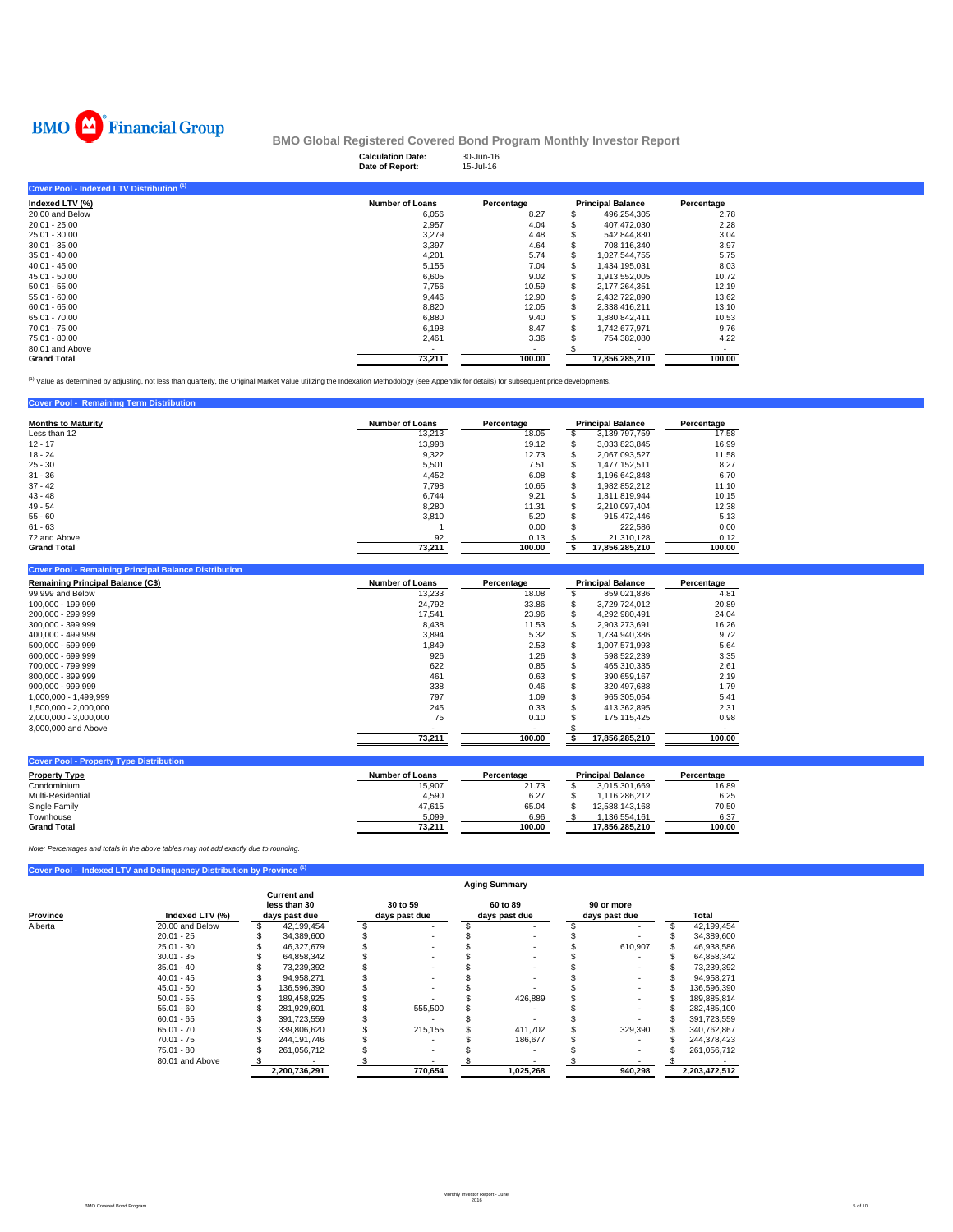

**Calculation Date:** 30-Jun-16 **Date of Report:** 15-Jul-16

|                         |                 |                                                     |                           | <b>Aging Summary</b>      |                             |                                                                                                                |
|-------------------------|-----------------|-----------------------------------------------------|---------------------------|---------------------------|-----------------------------|----------------------------------------------------------------------------------------------------------------|
| Province                | Indexed LTV (%) | <b>Current and</b><br>less than 30<br>days past due | 30 to 59<br>days past due | 60 to 89<br>days past due | 90 or more<br>days past due | Total                                                                                                          |
| <b>British Columbia</b> | 20.00 and Below | \$<br>186,605,872                                   | \$                        | \$                        | \$<br>114,557               | \$<br>186,720,428                                                                                              |
|                         | $20.01 - 25$    | \$<br>147,465,503                                   | \$                        | \$                        | \$                          | \$<br>147,465,503                                                                                              |
|                         | $25.01 - 30$    | \$<br>195,987,165                                   | \$                        | \$                        | \$                          | \$<br>195,987,165                                                                                              |
|                         | $30.01 - 35$    | \$<br>279,463,031                                   | \$                        | \$                        | \$                          | \$<br>279,463,031                                                                                              |
|                         | $35.01 - 40$    | \$<br>437,878,495                                   | \$                        | \$<br>250,182             | \$<br>1,972,684             | \$<br>440,101,361                                                                                              |
|                         | $40.01 - 45$    | \$<br>658,527,129                                   | \$                        | \$<br>278,513             | \$<br>159,616               | \$<br>658,965,258                                                                                              |
|                         | $45.01 - 50$    | \$<br>737,111,926                                   | \$                        | \$                        | S<br>902,277                | \$<br>738,014,203                                                                                              |
|                         | $50.01 - 55$    | \$<br>458,827,209                                   | \$                        | \$<br>216,672             | S<br>776,543                | \$<br>459,820,424                                                                                              |
|                         | $55.01 - 60$    | \$<br>272,988,469                                   | \$                        | \$                        | \$                          | \$<br>272,988,469                                                                                              |
|                         | $60.01 - 65$    | \$<br>204,174,078                                   | \$                        | \$                        | \$                          | \$<br>204, 174, 078                                                                                            |
|                         | $65.01 - 70$    | \$<br>139,689,544                                   | \$                        | \$<br>134,094             | \$                          | 139,823,638<br>\$                                                                                              |
|                         | $70.01 - 75$    | \$<br>51,315,177                                    | \$                        | \$                        | S<br>568.259                | \$<br>51,883,437                                                                                               |
|                         | 75.01 - 80      | \$<br>6,061,379                                     | \$                        | \$                        | \$                          | \$<br>6,061,379                                                                                                |
|                         | 80.01 and Above | \$                                                  | \$                        | \$                        | S                           |                                                                                                                |
|                         |                 | 3,776,094,975                                       |                           | 879,461                   | 4,493,937                   | 3,781,468,373                                                                                                  |
|                         |                 | <b>Current and</b>                                  |                           | <b>Aging Summary</b>      |                             |                                                                                                                |
| Province                | Indexed LTV (%) | less than 30<br>days past due                       | 30 to 59<br>days past due | 60 to 89<br>days past due | 90 or more<br>days past due | Total                                                                                                          |
| Manitoba                | 20.00 and Below | \$<br>3,718,069                                     | \$                        | \$                        | \$                          | \$<br>3,718,069                                                                                                |
|                         | $20.01 - 25$    | \$<br>2,757,903                                     | \$                        | \$                        | \$                          | \$<br>2,757,903                                                                                                |
|                         | $25.01 - 30$    | \$<br>3,859,866                                     | \$                        | \$                        | \$                          | \$<br>3,859,866                                                                                                |
|                         | $30.01 - 35$    | \$<br>4,492,945                                     | \$                        | \$                        | \$                          | \$<br>4,492,945                                                                                                |
|                         | $35.01 - 40$    | \$<br>4,095,256                                     | \$                        | \$                        | \$                          | \$<br>4,095,256                                                                                                |
|                         | $40.01 - 45$    | \$<br>7,113,134                                     | \$                        | \$                        | \$                          | \$<br>7,113,134                                                                                                |
|                         | $45.01 - 50$    | \$<br>12,476,068                                    | \$                        | \$                        | S<br>108,284                | \$<br>12,584,351                                                                                               |
|                         | $50.01 - 55$    | \$<br>17,454,956                                    | \$                        | \$                        | \$                          | \$<br>17,454,956                                                                                               |
|                         | $55.01 - 60$    | \$<br>26,505,333                                    | \$                        | \$                        | S                           | \$<br>26,505,333                                                                                               |
|                         | $60.01 - 65$    | \$<br>37,241,038                                    | \$                        | \$                        | \$                          | \$<br>37,241,038                                                                                               |
|                         | $65.01 - 70$    | \$<br>23,025,470                                    | \$                        | \$                        | \$                          | \$<br>23,025,470                                                                                               |
|                         | $70.01 - 75$    | \$<br>24,988,507                                    | \$                        | \$<br>173,811             | \$                          | \$<br>25, 162, 318                                                                                             |
|                         | 75.01 - 80      | \$<br>20,754,808                                    | \$                        | \$                        | \$                          | \$<br>20,754,808                                                                                               |
|                         | 80.01 and Above | \$                                                  | \$                        | \$                        | \$                          | \$                                                                                                             |
|                         |                 | 188,483,354                                         | ٠                         | 173,811                   | 108,284                     | 188,765,448                                                                                                    |
|                         |                 | <b>Current and</b>                                  |                           | <b>Aging Summary</b>      |                             |                                                                                                                |
|                         |                 | less than 30                                        | 30 to 59                  | 60 to 89                  | 90 or more                  |                                                                                                                |
| Province                | Indexed LTV (%) | days past due                                       | days past due             | days past due             | days past due               | Total                                                                                                          |
| New Brunswick           | 20.00 and Below | \$<br>3,248,789                                     | \$                        | \$                        | \$<br>66,170                | \$<br>3,314,959                                                                                                |
|                         | $20.01 - 25$    | \$<br>2,803,851                                     | \$                        | \$                        | \$                          | \$<br>2,803,851                                                                                                |
|                         | $25.01 - 30$    | \$<br>3,601,514                                     | \$                        | \$                        | \$                          | \$<br>3,601,514                                                                                                |
|                         | $30.01 - 35$    | \$<br>3,577,766                                     | \$                        | \$                        | \$                          | \$<br>3,577,766                                                                                                |
|                         | $35.01 - 40$    | \$<br>5,938,095                                     | \$                        | \$                        | \$                          | \$<br>5,938,095                                                                                                |
|                         | $40.01 - 45$    | \$<br>7,083,654                                     | \$                        | \$                        | \$                          | \$<br>7,083,654                                                                                                |
|                         |                 |                                                     |                           |                           |                             |                                                                                                                |
|                         | $45.01 - 50$    | \$<br>9,360,408                                     | \$                        | \$<br>94,096              | S                           | \$<br>9,454,503                                                                                                |
|                         | $50.01 - 55$    | \$<br>18,360,349                                    | \$                        | \$                        | \$                          | \$<br>18,360,349                                                                                               |
|                         | $55.01 - 60$    | \$<br>33,468,490                                    | \$                        | \$<br>676,300             | S                           | \$<br>34,144,790                                                                                               |
|                         | $60.01 - 65$    | \$<br>29,075,085                                    | \$                        | \$                        | \$                          | \$<br>29,075,085                                                                                               |
|                         | $65.01 - 70$    | \$<br>19,282,475                                    | \$                        | \$                        | S                           | \$<br>19,282,475                                                                                               |
|                         | $70.01 - 75$    | \$<br>10,914,005                                    | \$                        | \$                        | \$                          | \$<br>10,914,005                                                                                               |
|                         | $75.01 - 80$    | \$<br>664,488                                       | \$                        | \$                        | \$                          | \$<br>664,488                                                                                                  |
|                         | 80.01 and Above | \$<br>147,378,967                                   | \$                        | \$<br>770.396             | \$<br>66,170                | \$<br>148,215,533                                                                                              |
|                         |                 |                                                     |                           | <b>Aging Summary</b>      |                             |                                                                                                                |
|                         |                 | <b>Current and</b><br>less than 30                  | 30 to 59                  | 60 to 89                  | 90 or more                  |                                                                                                                |
| Province                | Indexed LTV (%) | days past due                                       | days past due             | days past due             | days past due               | Total                                                                                                          |
| Newfoundland            | 20.00 and Below | \$<br>4,283,812                                     | \$                        | \$                        | \$                          | \$                                                                                                             |
|                         | 20.01 - 25      | 3,517,297                                           | £.                        |                           | ፍ                           | \$                                                                                                             |
|                         | $25.01 - 30$    | \$<br>4,238,277                                     | \$                        | \$<br>50,136              | \$                          | \$                                                                                                             |
|                         | $30.01 - 35$    | \$<br>5,784,999                                     | \$                        | \$<br>$\sim$              | \$                          | \$                                                                                                             |
|                         | $35.01 - 40$    | \$<br>7,585,847                                     | \$                        | \$<br>$\sim$              | \$                          | \$                                                                                                             |
|                         | $40.01 - 45$    | \$<br>12,076,406                                    | \$                        | \$                        | \$                          | \$                                                                                                             |
|                         | $45.01 - 50$    | \$<br>14,378,735                                    | \$                        | 92,892<br>\$              | \$                          | \$                                                                                                             |
|                         | $50.01 - 55$    | \$<br>23,837,722                                    | \$                        | \$<br>٠                   | 123,780<br>\$               | \$                                                                                                             |
|                         | $55.01 - 60$    | \$<br>72,554,698                                    | \$                        | \$                        | \$<br>$\sim$                | \$                                                                                                             |
|                         | $60.01 - 65$    | \$<br>73,279,951                                    | \$                        | \$                        | 734,700<br>\$               | \$                                                                                                             |
|                         | $65.01 - 70$    | \$<br>54,938,505                                    | \$                        | \$                        | \$                          | \$                                                                                                             |
|                         | $70.01 - 75$    | \$<br>32,061,198                                    | \$                        | \$                        | \$                          | 3,517,297<br>7,585,847<br>14,471,627<br>74,014,650<br>54,938,505<br>\$                                         |
|                         | $75.01 - 80$    | \$<br>2,961,979                                     | \$                        | \$                        | \$                          | 4,283,812<br>4,288,413<br>5,784,999<br>12,076,406<br>23,961,502<br>72,554,698<br>32,061,198<br>\$<br>2,961,979 |
|                         | 80.01 and Above | \$<br>$\sim$<br>311,499,425                         | \$                        | \$<br>143,028             | \$<br>858,480               | \$<br>312,500,932                                                                                              |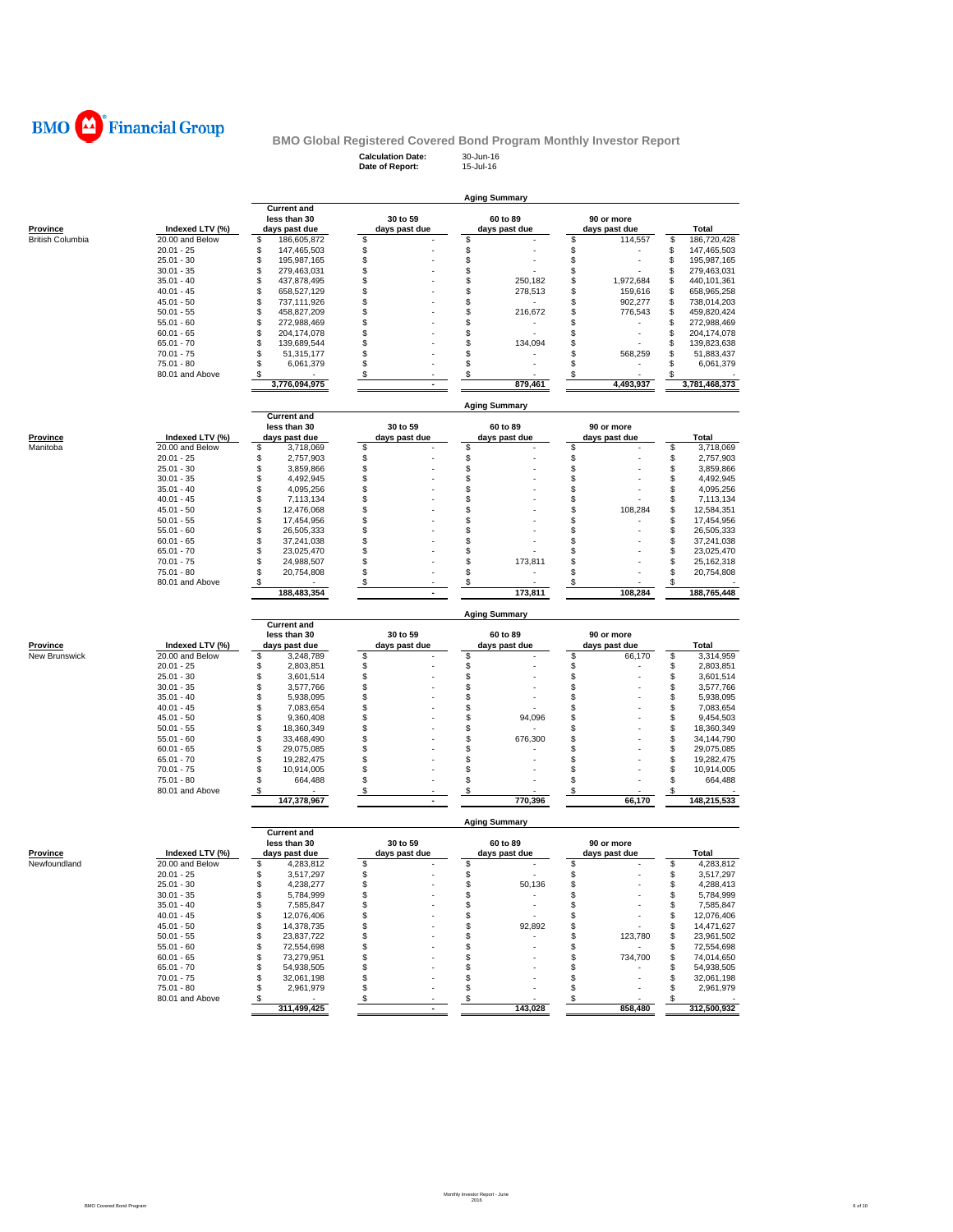

### **Calculation Date:** 30-Jun-16 **BMO Global Registered Covered Bond Program Monthly Investor Report**

|                       |                               |                                    | Date of Report:                | 15-Jul-16                      |                             |                                                                  |
|-----------------------|-------------------------------|------------------------------------|--------------------------------|--------------------------------|-----------------------------|------------------------------------------------------------------|
|                       |                               |                                    |                                | <b>Aging Summary</b>           |                             |                                                                  |
|                       |                               | <b>Current and</b>                 |                                |                                |                             |                                                                  |
|                       |                               | less than 30                       | 30 to 59                       | 60 to 89                       | 90 or more                  |                                                                  |
| <b>Province</b>       | Indexed LTV (%)               | days past due                      | days past due                  | days past due                  | days past due               | Total                                                            |
| Northwest Territories | 20.00 and Below               | \$                                 | \$                             | \$                             | \$                          | \$                                                               |
|                       | $20.01 - 25$                  | \$                                 | \$                             | \$                             | \$                          | \$                                                               |
|                       | $25.01 - 30$<br>$30.01 - 35$  | \$<br>\$                           | \$<br>\$                       | \$<br>\$                       | \$<br>\$                    | \$                                                               |
|                       | $35.01 - 40$                  | \$                                 | \$                             | \$                             | \$                          | \$<br>\$                                                         |
|                       | $40.01 - 45$                  | \$                                 | \$                             | \$                             | \$                          | \$                                                               |
|                       | $45.01 - 50$                  | \$                                 | \$                             | \$                             | \$                          | \$                                                               |
|                       | $50.01 - 55$                  | \$                                 | \$                             | \$                             | \$                          | \$                                                               |
|                       | $55.01 - 60$                  | \$                                 | \$                             | \$                             | \$                          | \$                                                               |
|                       | $60.01 - 65$                  | \$                                 | \$                             | \$                             | \$                          | S                                                                |
|                       | $65.01 - 70$                  | S                                  | \$                             | \$                             | \$                          | \$                                                               |
|                       | $70.01 - 75$                  | \$                                 | \$                             | \$                             | \$                          | \$                                                               |
|                       | 75.01 - 80                    | \$                                 | \$                             | \$                             | \$                          | \$                                                               |
|                       | 80.01 and Above               | \$                                 | \$                             | \$                             | $\boldsymbol{\mathsf{s}}$   | \$                                                               |
|                       |                               | \$<br>÷.                           | \$<br>ź                        | \$                             | \$                          | \$                                                               |
|                       |                               |                                    |                                |                                |                             |                                                                  |
|                       |                               | <b>Current and</b>                 |                                | <b>Aging Summary</b>           |                             |                                                                  |
|                       |                               |                                    |                                |                                |                             |                                                                  |
| Province              | Indexed LTV (%)               | less than 30<br>days past due      | 30 to 59<br>days past due      | 60 to 89<br>days past due      | 90 or more<br>days past due | Total                                                            |
| Nova Scotia           | 20.00 and Below               | \$<br>5,131,207                    | \$                             | \$                             | \$                          | \$<br>5,131,207                                                  |
|                       | $20.01 - 25$                  | \$<br>6,279,890                    | \$                             | \$                             | \$                          | \$<br>6,279,890                                                  |
|                       | $25.01 - 30$                  | \$<br>5,012,018                    | \$                             | \$                             | \$                          | \$<br>5,012,018                                                  |
|                       | $30.01 - 35$                  | \$<br>7,279,203                    | \$                             | \$                             | \$<br>223,360               | \$<br>7,502,563                                                  |
|                       | $35.01 - 40$                  | \$<br>10,547,365                   | \$                             | \$<br>55,076                   | \$<br>٠                     | \$<br>10,602,441                                                 |
|                       | $40.01 - 45$                  | \$<br>17,426,597                   | \$                             | \$                             | \$                          | \$<br>17,426,597                                                 |
|                       | $45.01 - 50$                  | \$<br>18,586,372                   | \$                             | \$                             | \$<br>41,987                | \$<br>18,628,359                                                 |
|                       | $50.01 - 55$                  | \$<br>31,375,553                   | \$                             | \$                             | \$                          | \$<br>31,375,553                                                 |
|                       | $55.01 - 60$                  | \$<br>52,286,615                   | \$                             | \$                             | \$                          | \$<br>52,286,615                                                 |
|                       | $60.01 - 65$                  | \$<br>64,365,748                   | \$                             | \$                             | \$<br>35,187                | \$<br>64,400,935                                                 |
|                       | $65.01 - 70$                  | \$<br>65,392,372                   | \$                             | \$                             | \$                          | \$<br>65,392,372                                                 |
|                       | $70.01 - 75$                  | \$<br>101,289,924                  | \$                             | \$                             | \$                          | \$<br>101,289,924                                                |
|                       | 75.01 - 80                    | \$<br>35,810,233                   | \$                             | \$                             | \$                          | \$<br>35,810,233                                                 |
|                       | 80.01 and Above               | \$<br>420,783,099                  | \$<br>$\sim$                   | \$<br>55,076                   | \$<br>300.534               | \$                                                               |
|                       |                               |                                    |                                |                                |                             | 421,138,709                                                      |
|                       |                               |                                    |                                | <b>Aging Summary</b>           |                             |                                                                  |
|                       |                               | <b>Current and</b><br>less than 30 | 30 to 59                       | 60 to 89                       | 90 or more                  |                                                                  |
| Province              | Indexed LTV (%)               | days past due                      | days past due                  | days past due                  | days past due               | <b>Total</b>                                                     |
| Nunavut               | 20.00 and Below               | \$                                 | \$                             | \$                             | \$                          | \$                                                               |
|                       | $20.01 - 25$                  | \$                                 | \$                             | \$                             | \$                          | \$                                                               |
|                       | $25.01 - 30$                  | \$                                 | \$                             | \$                             | \$                          | \$                                                               |
|                       | $30.01 - 35$                  | \$                                 | \$                             | \$                             | \$                          | \$                                                               |
|                       | $35.01 - 40$                  | \$                                 | \$                             | \$                             | \$                          | \$                                                               |
|                       | $40.01 - 45$                  | \$                                 | \$                             | \$                             | \$                          | \$                                                               |
|                       | $45.01 - 50$                  | \$                                 | \$                             | \$                             | \$                          | \$                                                               |
|                       |                               |                                    |                                |                                |                             |                                                                  |
|                       | $50.01 - 55$                  | \$                                 | \$                             | \$                             | \$                          | \$                                                               |
|                       | $55.01 - 60$                  | \$                                 | \$                             | \$                             | \$                          | \$                                                               |
|                       | $60.01 - 65$                  | \$                                 | \$                             | \$                             | \$                          | \$                                                               |
|                       | $65.01 - 70$                  | \$                                 | \$                             | \$                             | \$                          | \$                                                               |
|                       | $70.01 - 75$                  | \$                                 | \$                             | \$                             | \$                          | \$                                                               |
|                       | 75.01 - 80                    | \$                                 | \$                             | \$                             | \$                          | \$                                                               |
|                       | 80.01 and Above               | S                                  | \$                             | s                              | \$                          | \$                                                               |
|                       |                               | s                                  | \$                             | \$                             | \$                          | \$                                                               |
|                       |                               |                                    |                                | <b>Aging Summary</b>           |                             |                                                                  |
|                       |                               | <b>Current and</b>                 |                                | 60 to 89                       |                             |                                                                  |
| Province              | Indexed LTV (%)               | less than 30<br>days past due      | 30 to 59<br>days past due      | days past due                  | 90 or more<br>days past due | Total                                                            |
| Ontario               | 20.00 and Below               | 203,335,345<br>S                   | \$                             | \$<br>43,652                   | \$<br>$\mathbf{1}$          | \$<br>203,378,998                                                |
|                       | $20.01 - 25$                  | \$<br>171,714,838                  | \$<br>60,549                   | \$                             | \$<br>349,194               | \$<br>172,124,581                                                |
|                       | $25.01 - 30$                  | \$<br>232,725,931                  | \$<br>$\overline{\phantom{a}}$ | 159,504<br>\$                  | \$<br>$\sim$                | \$                                                               |
|                       | $30.01 - 35$                  | \$<br>279,321,378                  | \$                             | \$<br>٠                        | \$                          | \$                                                               |
|                       | $35.01 - 40$                  | \$<br>401,508,827                  | \$                             | \$<br>٠                        | \$<br>181,776               | 401,690,603<br>\$                                                |
|                       | $40.01 - 45$                  | \$<br>525,945,862                  | \$                             | \$<br>×,                       | \$                          | \$                                                               |
|                       | $45.01 - 50$                  | \$<br>800,557,808                  | \$                             | \$<br>907,113                  | \$<br>691,694               | 802,156,614<br>\$                                                |
|                       | $50.01 - 55$                  | \$<br>1,178,222,768                | \$                             | \$<br>699,312                  | \$                          | 232,885,435<br>279,321,378<br>525,945,862<br>\$<br>1,178,922,081 |
|                       | $55.01 - 60$                  | \$<br>1,299,463,873                | \$<br>340,104                  | \$<br>1,961,027                | \$<br>487,482               | \$1,302,252,487                                                  |
|                       | $60.01 - 65$                  | \$<br>1,099,175,169                | \$<br>134,075                  | \$<br>761,440                  | \$<br>985,685               | \$<br>1,101,056,368                                              |
|                       | $65.01 - 70$                  | \$<br>830,193,787                  | \$<br>ä,                       | \$<br>42,499                   | \$<br>$\sim$                | \$<br>830,236,286                                                |
|                       | $70.01 - 75$                  | \$<br>653,846,568                  | \$<br>٠                        | \$<br>$\overline{\phantom{a}}$ | \$<br>817,166               | \$                                                               |
|                       | 75.01 - 80<br>80.01 and Above | \$<br>121,501,306<br>\$<br>$\sim$  | \$<br>\$                       | \$<br>٠<br>\$                  | \$<br>$\sim$<br>\$          | 654,663,734<br>\$<br>121,501,306<br>\$                           |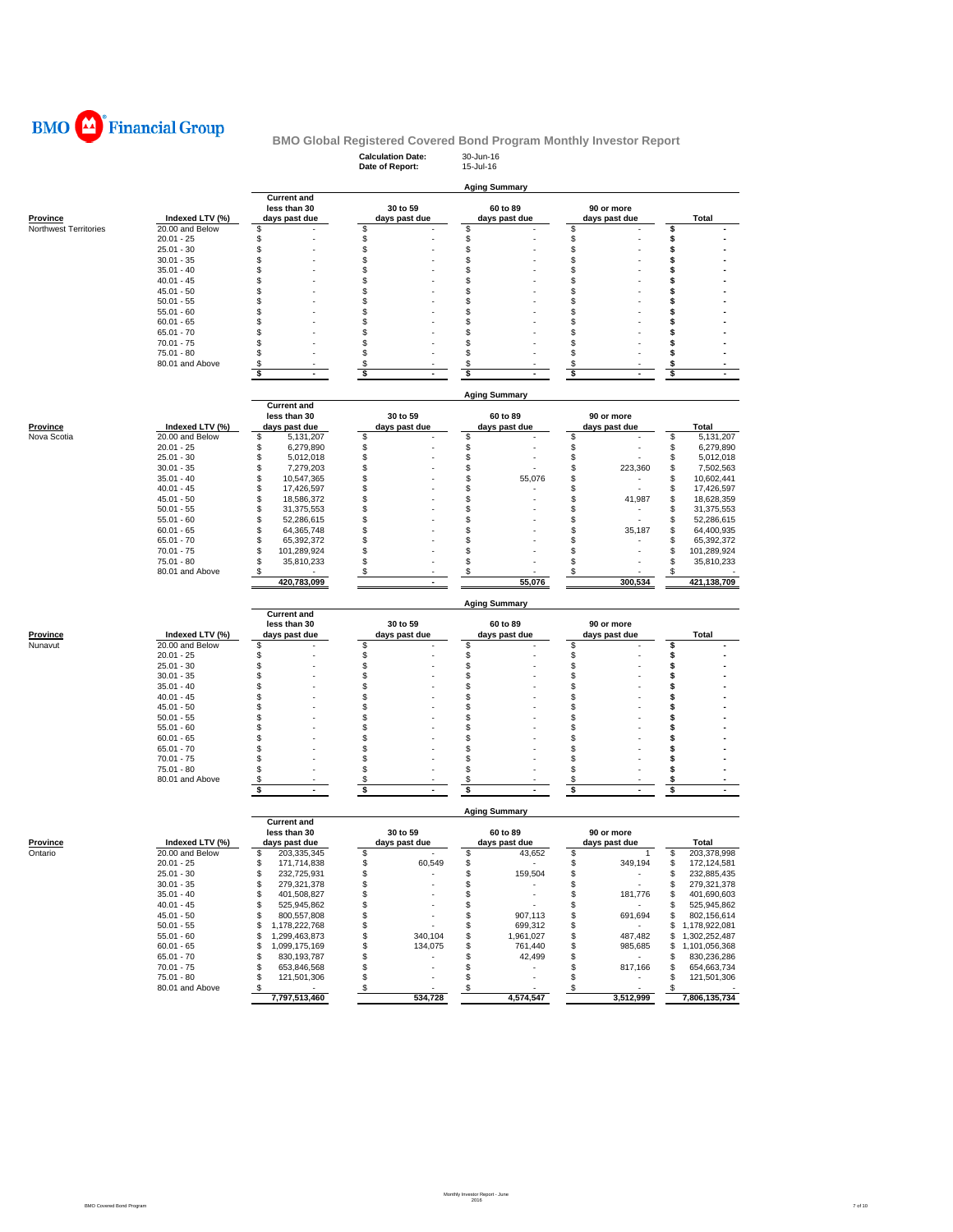

|                      |                                 |                                                     | <b>Calculation Date:</b><br>Date of Report: | 30-Jun-16<br>15-Jul-16          |                              |                                      |
|----------------------|---------------------------------|-----------------------------------------------------|---------------------------------------------|---------------------------------|------------------------------|--------------------------------------|
|                      |                                 |                                                     |                                             | <b>Aging Summary</b>            |                              |                                      |
| <b>Province</b>      | Indexed LTV (%)                 | <b>Current and</b><br>less than 30<br>days past due | 30 to 59<br>days past due                   | 60 to 89<br>days past due       | 90 or more<br>days past due  | Total                                |
| Prince Edward Island | 20.00 and Below<br>$20.01 - 25$ | \$<br>925,620<br>\$<br>641,545                      | \$<br>\$                                    | \$<br>\$                        | \$<br>1<br>\$                | \$<br>925,621<br>\$<br>641,545       |
|                      | $25.01 - 30$                    | \$<br>1,368,209                                     | \$                                          | \$                              | \$                           | \$<br>1,368,209                      |
|                      | $30.01 - 35$                    | \$<br>835,638                                       | \$                                          | \$                              | \$                           | \$<br>835,638                        |
|                      | $35.01 - 40$                    | \$<br>1,768,210                                     | \$                                          | \$                              | \$                           | \$<br>1,768,210                      |
|                      | $40.01 - 45$                    | \$<br>2,771,381                                     | \$                                          | \$                              | S                            | \$<br>2,771,381                      |
|                      | $45.01 - 50$<br>$50.01 - 55$    | \$<br>4,471,984<br>\$                               | \$<br>\$                                    | \$<br>\$                        | \$<br>\$                     | \$<br>4,471,984<br>\$<br>7,873,631   |
|                      | $55.01 - 60$                    | 7,873,631<br>\$<br>12,181,903                       | \$                                          | \$                              | \$                           | \$<br>12,181,903                     |
|                      | $60.01 - 65$                    | \$<br>12,550,255                                    | \$                                          | \$                              | S                            | \$<br>12,550,255                     |
|                      | $65.01 - 70$                    | \$<br>7,685,626                                     | \$                                          | \$                              | \$                           | \$<br>7,685,626                      |
|                      | $70.01 - 75$                    | \$<br>3,497,107                                     | \$                                          | \$                              | \$                           | \$<br>3,497,107                      |
|                      | 75.01 - 80                      | \$                                                  | \$                                          | \$                              | \$                           | \$                                   |
|                      | 80.01 and Above                 | \$<br>56,571,109                                    | \$<br>$\sim$                                | \$                              | \$<br>1                      | \$<br>56,571,110                     |
|                      |                                 |                                                     |                                             | <b>Aging Summary</b>            |                              |                                      |
|                      |                                 | <b>Current and</b><br>less than 30                  | 30 to 59                                    | 60 to 89                        | 90 or more                   |                                      |
| Province             | Indexed LTV (%)                 | days past due                                       | days past due                               | days past due                   | days past due                | Total                                |
| Quebec               | 20.00 and Below                 | \$<br>41,194,022                                    | \$                                          | \$                              | \$<br>36,265                 | \$<br>41,230,288                     |
|                      | $20.01 - 25$                    | \$<br>33,532,043                                    | \$                                          | \$                              | \$                           | \$<br>33,532,043                     |
|                      | $25.01 - 30$                    | \$<br>42,357,710                                    | \$                                          | \$                              | \$                           | \$<br>42,357,710                     |
|                      | $30.01 - 35$<br>$35.01 - 40$    | \$<br>53,026,218<br>\$<br>69,040,518                | \$<br>\$                                    | \$<br>\$                        | \$<br>\$                     | \$<br>53,026,218<br>\$<br>69,040,518 |
|                      | $40.01 - 45$                    | \$<br>91,811,588                                    | \$                                          | \$                              | \$<br>111,844                | \$<br>91,923,432                     |
|                      | $45.01 - 50$                    | \$<br>117,058,388                                   | \$                                          | \$<br>115,959                   | \$<br>575,079                | \$<br>117,749,427                    |
|                      | $50.01 - 55$                    | \$<br>169,415,705                                   | \$                                          | \$<br>137,333                   | \$                           | 169,553,038<br>\$                    |
|                      | $55.01 - 60$                    | \$<br>293,303,510                                   | \$                                          | \$<br>507,352                   | \$<br>104,109                | \$<br>293,914,971                    |
|                      | $60.01 - 65$<br>$65.01 - 70$    | \$<br>376,505,795<br>\$                             | \$<br>111,285<br>\$                         | \$<br>697,926<br>\$             | \$<br>1,752,686<br>1,355,288 | \$<br>379,067,693<br>\$              |
|                      | $70.01 - 75$                    | 367,413,157<br>\$<br>597,351,192                    | 217,279<br>\$                               | 445,172<br>\$<br>1,769,853      | \$<br>S<br>1,321,087         | 369,430,895<br>\$<br>600,442,132     |
|                      | 75.01 - 80                      | \$<br>304,377,936                                   | \$                                          | \$                              | S                            | \$<br>304,377,936                    |
|                      | 80.01 and Above                 | \$                                                  | \$                                          | \$                              | £                            | \$                                   |
|                      |                                 | 2,556,387,782                                       | 328,564                                     | 3,673,596                       | 5,256,358                    | 2,565,646,300                        |
|                      |                                 |                                                     |                                             |                                 |                              |                                      |
|                      |                                 |                                                     |                                             | <b>Aging Summary</b>            |                              |                                      |
|                      |                                 | <b>Current and</b>                                  |                                             |                                 |                              |                                      |
| Province             | Indexed LTV (%)                 | less than 30<br>days past due                       | 30 to 59<br>days past due                   | 60 to 89<br>days past due       | 90 or more<br>days past due  | Total                                |
| Saskatchewan         | 20.00 and Below                 | \$<br>5,351,469                                     | \$                                          | \$                              | \$                           | \$<br>5,351,469                      |
|                      | $20.01 - 25$                    | \$<br>3,959,818                                     | \$                                          | \$                              | \$                           | \$<br>3,959,818                      |
|                      | $25.01 - 30$                    | \$<br>6,545,915                                     | \$                                          | \$                              | \$                           | \$<br>6,545,915                      |
|                      | $30.01 - 35$                    | \$<br>9,253,459                                     | \$                                          | \$                              | \$                           | \$<br>9,253,459                      |
|                      | $35.01 - 40$<br>$40.01 - 45$    | \$<br>13,483,033<br>\$<br>15,931,036                | \$<br>\$                                    | \$<br>\$                        | \$<br>\$                     | \$<br>13,483,033<br>\$<br>15,931,036 |
|                      | $45.01 - 50$                    | \$<br>59,136,464                                    | \$                                          | \$<br>97,848                    | 190,235<br>\$                | \$<br>59,424,546                     |
|                      | $50.01 - 55$                    | \$<br>79,559,338                                    | \$                                          | \$                              | 497,665<br>\$                | \$<br>80,057,003                     |
|                      | $55.01 - 60$                    | \$<br>83,182,757                                    | \$                                          | \$<br>225,766                   | S                            | \$<br>83,408,523                     |
|                      | $60.01 - 65$                    | \$<br>45,112,549                                    | \$                                          | \$                              | \$                           | \$<br>45,112,549                     |
|                      | $65.01 - 70$                    | \$<br>30,264,279                                    | \$                                          | \$<br>\$                        | S<br>\$                      | \$<br>30,264,279                     |
|                      | $70.01 - 75$<br>75.01 - 80      | \$<br>18,385,691<br>\$<br>1,193,238                 | \$<br>\$                                    | \$                              | \$                           | \$<br>18,385,691<br>\$<br>1,193,238  |
|                      | 80.01 and Above                 | \$                                                  | \$<br>$\overline{\phantom{a}}$              | \$                              | \$                           | \$                                   |
|                      |                                 | 371,359,044                                         |                                             | 323,614<br><b>Aging Summary</b> | 687,900                      | 372,370,558                          |
|                      |                                 | <b>Current and</b>                                  |                                             |                                 |                              |                                      |
| <b>Province</b>      | Indexed LTV (%)                 | less than 30<br>days past due                       | 30 to 59<br>days past due                   | 60 to 89<br>days past due       | 90 or more<br>days past due  | Total                                |
| Yukon Territories    | 20.00 and Below                 | \$                                                  | \$                                          | S                               | \$                           | \$                                   |
|                      | $20.01 - 25$                    | \$                                                  | \$                                          | \$                              | \$                           | \$                                   |
|                      | $25.01 - 30$                    | \$<br>\$                                            | \$<br>\$                                    | S<br>\$                         | \$<br>\$                     | \$                                   |
|                      | $30.01 - 35$<br>$35.01 - 40$    | \$                                                  | \$                                          | \$                              | \$                           | \$<br>\$                             |
|                      | $40.01 - 45$                    | \$                                                  | \$                                          | \$                              | \$                           | \$                                   |
|                      | $45.01 - 50$                    | \$                                                  | \$                                          | S                               | \$                           | \$                                   |
|                      | $50.01 - 55$                    | \$                                                  | \$                                          |                                 | \$                           | \$                                   |
|                      | $55.01 - 60$                    | \$                                                  | \$                                          | я                               | \$                           | \$                                   |
|                      | $60.01 - 65$                    | \$<br>S                                             | \$                                          | S<br>\$                         | S<br>S                       | \$                                   |
|                      | $65.01 - 70$<br>$70.01 - 75$    | S                                                   | \$<br>\$                                    | S                               | \$                           | \$<br>\$                             |
|                      | $75.01 - 80$                    | S                                                   | \$                                          | \$                              | \$                           | \$                                   |
|                      | 80.01 and Above                 | S<br>\$<br>$\overline{a}$                           | \$                                          | \$                              | S                            | \$<br>\$                             |

<sup>(1)</sup> Value as determined by adjusting, not less than quarterly, the Original Market Value utilizing the Indexation Methodology (see Appendix for details) for subsequent price developments.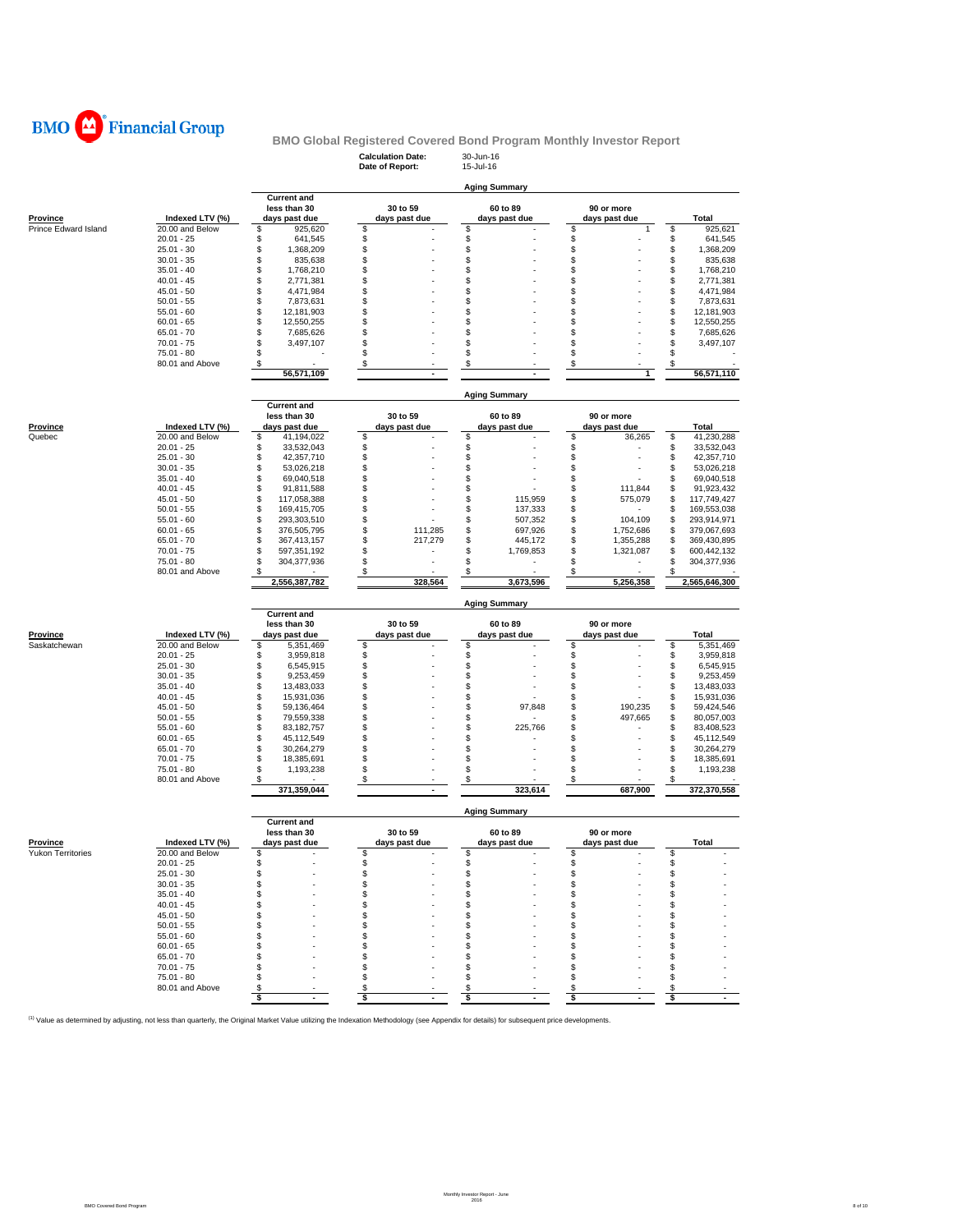

**Cover Pool - Curre** 

**BMO Global Registered Covered Bond Program Monthly Investor Report**

**Calculation Date:** 30-Jun-16 **Date of Report:** 15-Jul-16

|                 |               |               | <b>Credit Scores</b> |               |               |               |                |
|-----------------|---------------|---------------|----------------------|---------------|---------------|---------------|----------------|
| Indexed LTV (%) | <600          | $600 - 650$   | 651 - 700            | 701 - 750     | 751 - 800     | >800          | Total          |
| 20.00 and Below | 36,743,840    | 11.090.226    | 41,905,536           | 81,949,254    | 204.121.766   | 120,443,683   | 496,254,305    |
| $20.01 - 25$    | 25.058.912    | 18.155.409    | 37,669,422           | 82,338,638    | 166.145.671   | 78,103,977    | 407,472,030    |
| $25.01 - 30$    | 38.432.169    | 24.943.471    | 52.081.177           | 111,035,307   | 218.082.617   | 98.270.090    | 542,844,830    |
| $30.01 - 35$    | 44.866.364    | 33.813.667    | 75.512.664           | 147.244.052   | 298.875.289   | 107.804.305   | 708.116.340    |
| $35.01 - 40$    | 77.199.358    | 49.551.249    | 121.275.631          | 234,572,158   | 409,877,696   | 135,068,664   | 1,027,544,755  |
| $40.01 - 45$    | 106.586.949   | 62,810,594    | 182,055,768          | 328,012,778   | 581,080,903   | 173,648,039   | 1,434,195,031  |
| $45.01 - 50$    | 144.823.688   | 90.607.435    | 235,042,554          | 470,372,354   | 755.215.626   | 217.490.348   | 1,913,552,005  |
| $50.01 - 55$    | 145.674.911   | 122.797.054   | 304,638,202          | 578.846.885   | 797.152.181   | 228.155.118   | 2,177,264,351  |
| $55.01 - 60$    | 145.518.450   | 177.954.944   | 371,261,237          | 655,345,951   | 868,777,012   | 213,865,296   | 2,432,722,890  |
| $60.01 - 65$    | 128.499.416   | 175.136.847   | 392,805,765          | 687,132,538   | 781.137.232   | 173.704.414   | 2,338,416,211  |
| $65.01 - 70$    | 95.220.418    | 137.313.681   | 330,803,858          | 564,836,161   | 634.177.148   | 118.491.145   | 1,880,842,411  |
| $70.01 - 75$    | 95.527.280    | 145.382.473   | 321.543.978          | 537.831.095   | 551.445.118   | 90.948.027    | 1.742.677.971  |
| $75.01 - 80$    | 28,305,317    | 53,845,848    | 133,839,696          | 242,798,128   | 252,227,545   | 43,365,545    | 754,382,080    |
| 80.01 and Above |               |               |                      |               |               |               |                |
|                 | 1.112.457.071 | 1,103,402,897 | 2,600,435,486        | 4.722.315.301 | 6.518.315.804 | 1.799.358.651 | 17.856.285.210 |

(1) Value as determined by adjusting, not less than quarterly, the Original Market Value utilizing the Indexation Methodology (see Appendix for details) for subsequent price developments.